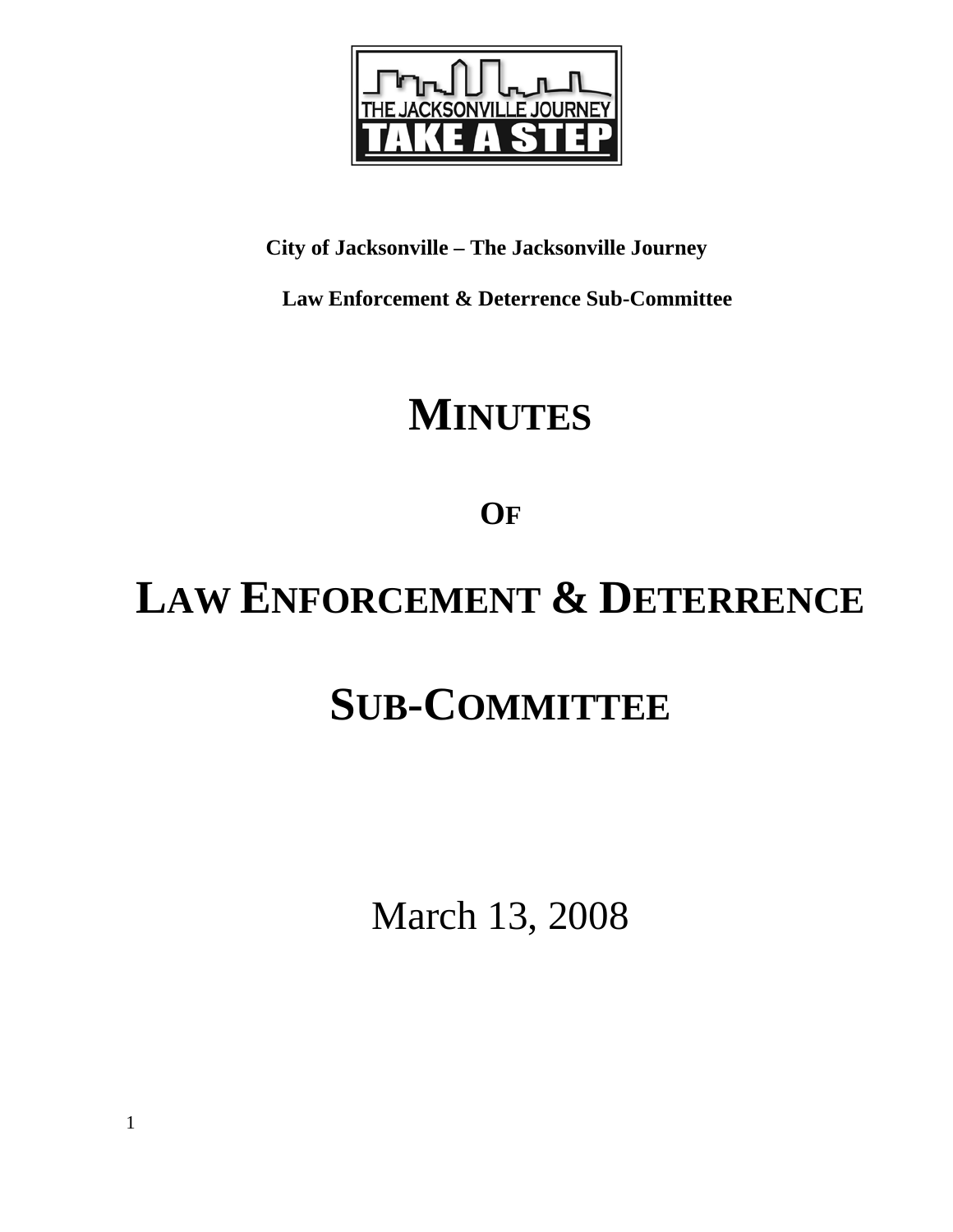### **The Jacksonville Journey – Law Enforcement & Deterrence**

### **Sub-Committee**

#### **March 13, 2008**

#### **9:30 a.m.**

**PROCEEDINGS before the Jacksonville Journey – Law Enforcement & Deterrence Sub-Committee taken on Thursday, March 13, 2008, Edward Ball Building, 8th Floor – 214 N. Hogan Street, Jacksonville, Duval County, Florida commencing at approximately 9:30 a.m.** 

**Law Enforcement & Deterrence Sub-Committee** 

**Paul Perez, Chair Ed Hearle, Member Joe Henry, Member Bishop Howard, Member John Jolly, Member Henry Luke, Member Frank Mackesy, Member Isaiah Rumlin, Member Lanny Russell, Member Joe Stelma, Member Melissa Nelson, Member Michael Weinstein, Member**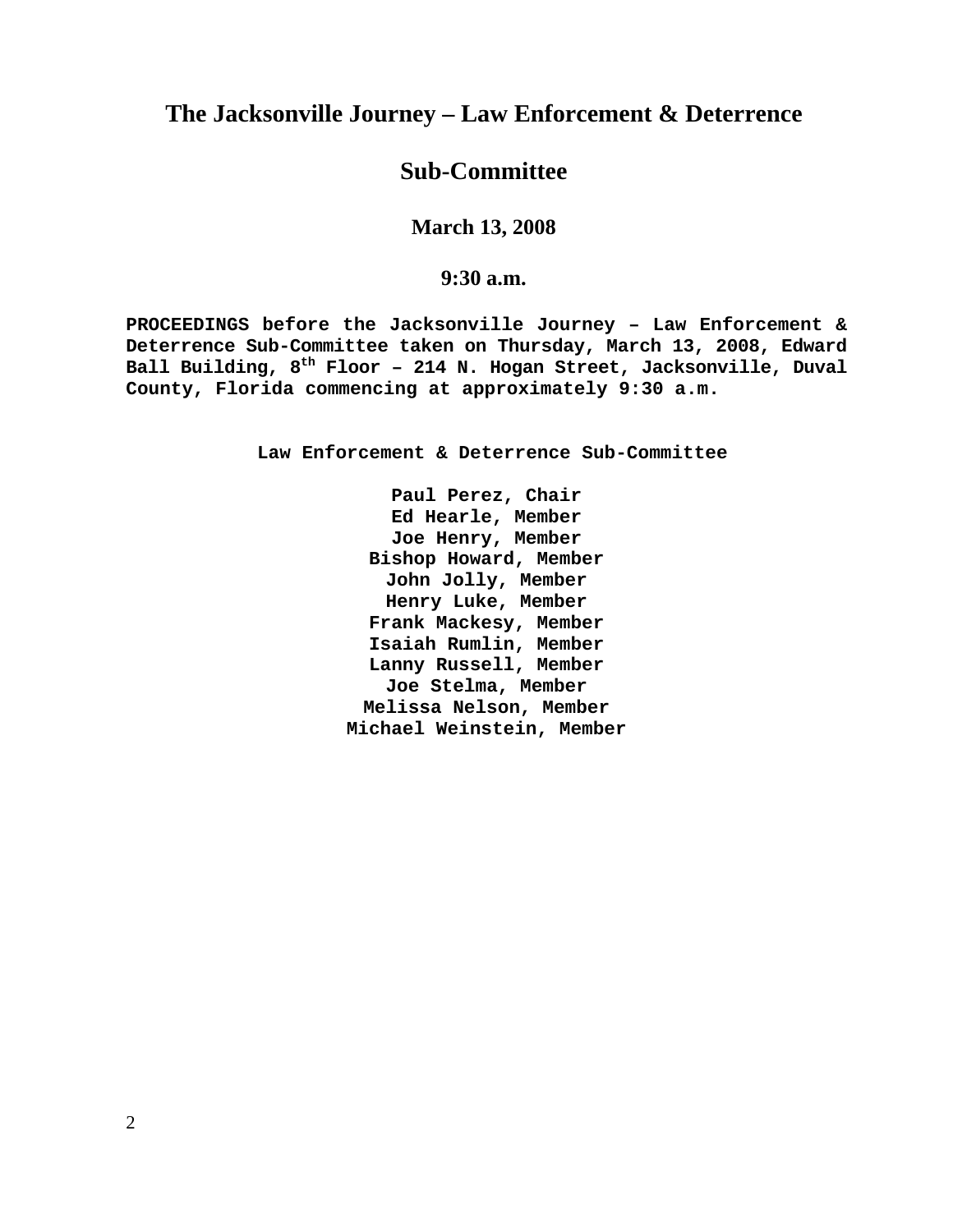#### **APPEARANCES**

**COMMITTEE CHAIRS & MEMBERS:**

PAUL PEREZ, Chair ED HEARLE, Member JOE HENRY, Member JOHN JOLLY, Member FRANK MACKESY, Member MELISSA NELSON, Member LANNY RUSSELL, Member JOE STELMA, Member

**EXCUSED ABSENT:**  BISHOP HOWARD, Member ISAIAH RUMLIN, Member MICHAEL WEINSTEIN, Member

**PROFESSIONAL STAFF:**  Howard Maltz, Office of General Counsel

**STAFF:**  ADAM HOLLINGSWORTH MISTY SKIPPER PAM MARKHAM ALICE CHECORSKI

#### **PROCEEDINGS**

March 13, 2008

Law Enforcement & Deterrence  $\qquad \qquad 9:30 \text{ a.m.}$ 

**Call to Order and Comments.** Chairman Perez called the meeting to

order at approximately 9:40 a.m.

**Purpose of Meeting.** Discuss the Mayor's crime initiative – The Jacksonville Journey – Take a Step – Law Enforcement & Deterrence Sub-Committee. Chairman Perez stated during today's meeting we will review each of the workgroups' preliminary recommendations.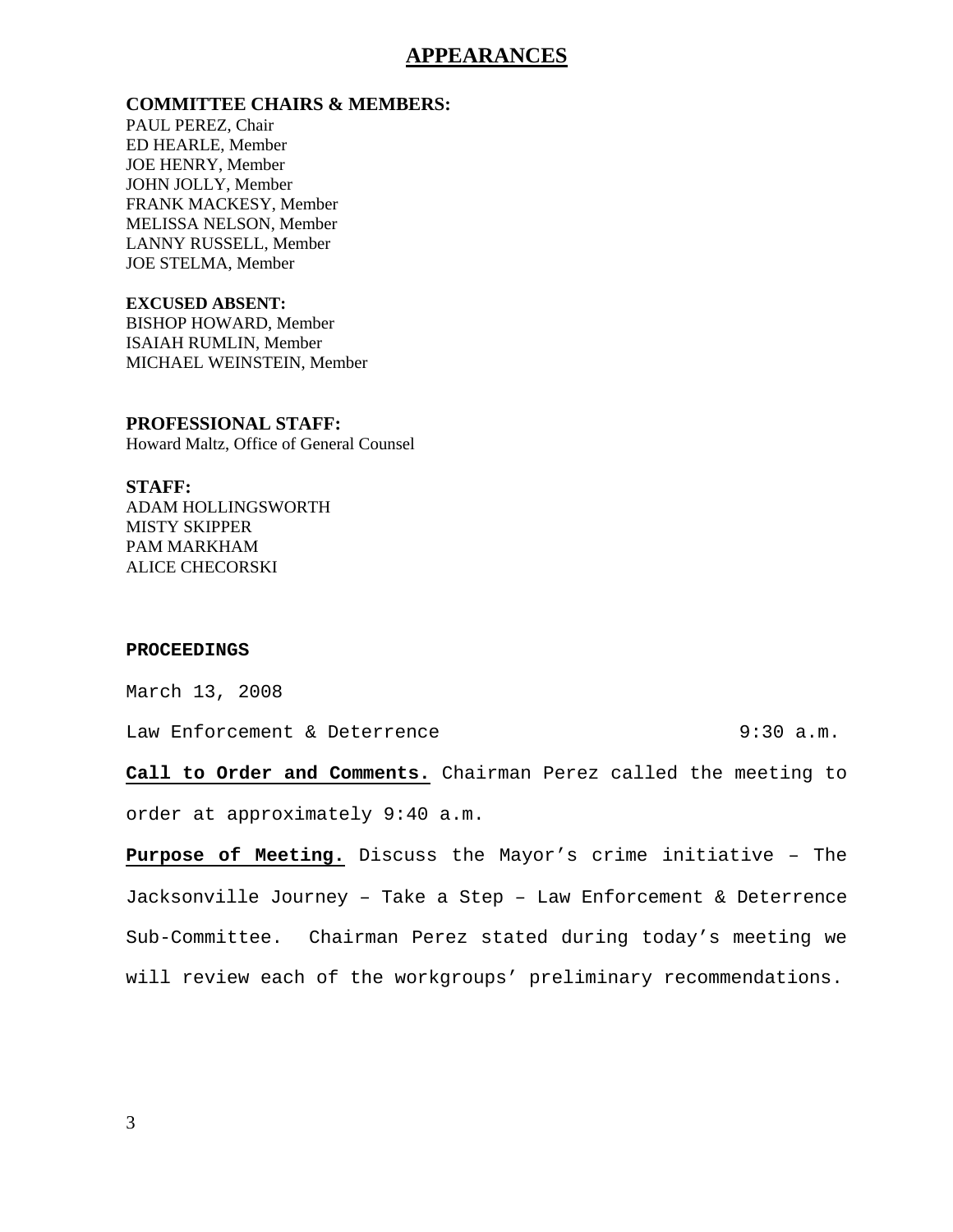#### **2. Discussion Items**

Chairman Perez welcomed everyone to the meeting and introduced Adam Hollingsworth, who provided a reminder of the Sunshine Law and other housekeeping items such as the need to identify oneself prior to speaking since the meeting was being streamed live. Chairman Perez stated that later today the Education, Truancy, Dropout and Literacy Subcommittee and the Positive Youth Development Subcommittee will be presenting their recommendations to the Steering Committee. The timeline for this subcommittee is as follows:

**March 27, 2008 – 9:30 a.m.** Workgroups will present their recommendations for the subcommittee's vote

**April 10, 2008 – 2 p.m.** Preliminary review of Law Enforcement & Deterrence recommendations by Steering Committee

**April 14, 2008** – Funding Committee review

**April 24, 2008** – Final Steering Committee review and recommendations

Chairman Perez asked the sub-committee to review the minutes from the February 28, 2008 meeting for approval at the end of today's meeting.

#### **School Safety Recommendations presented by Joe Henry, Chair**

Mr. Henry stated after our review of all of the school safety plans, it was determined by the workgroup that there are enough plans in place. The Duval County School Board should work to ensure that these items are kept current and updated at least annually to ensure school readiness. Training and continuous re-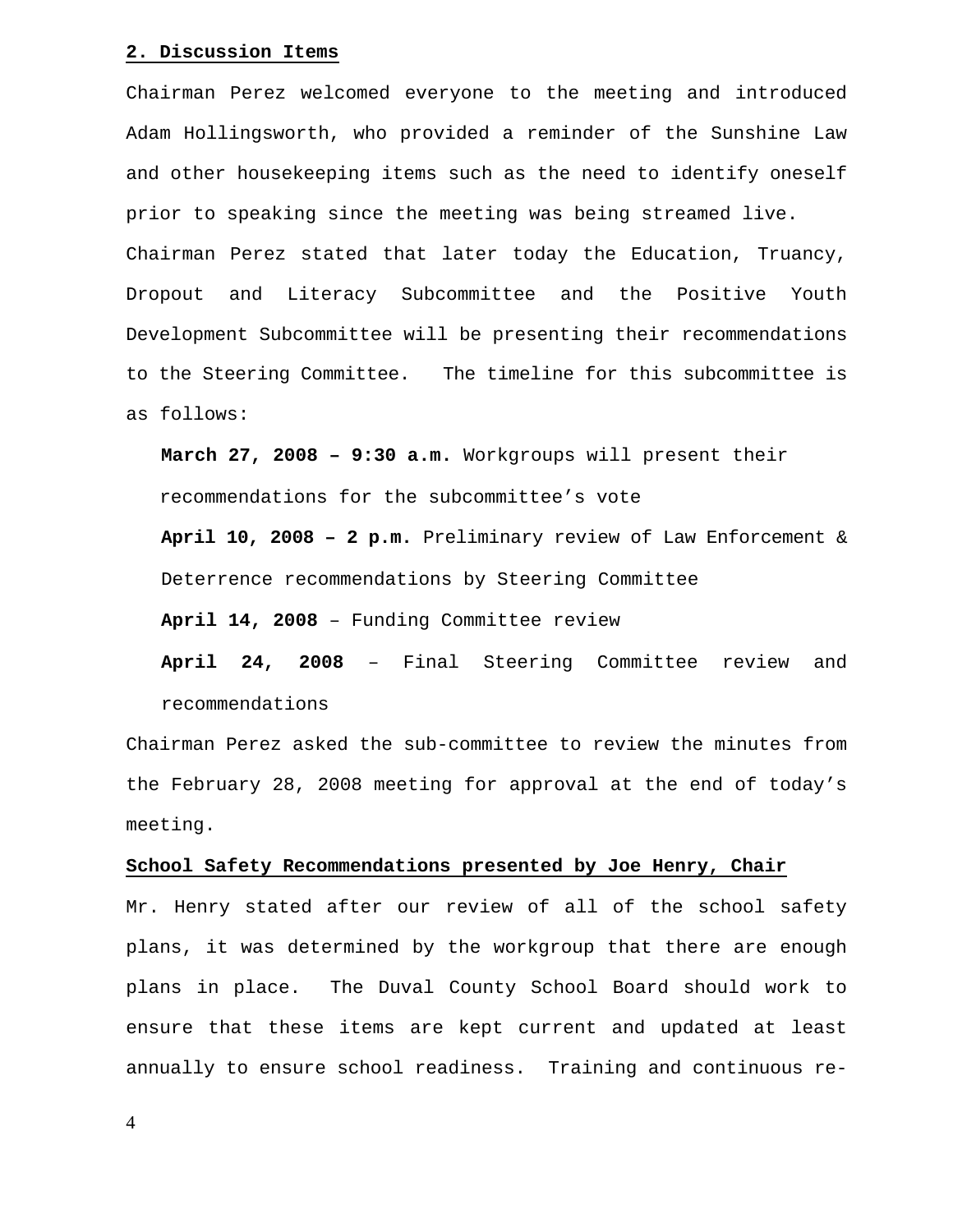training is still an issue as far as the workgroup is concerned. Mr. Henry cited the example of Raines High School, where football games were changed to the afternoon instead of the evening following an incident. If it is unsafe to have a football game, it is unsafe to live there and it is unsafe to have a high school there. There is an issue of deployment when coming to an event. It is incumbent upon secondary employment in order to get people to work these events. For Gator Bowl and Super Bowl games, people are required to work. The issue is how to structure the payment, whether they are on time and a half or voluntary status. Since staffing is an issue, they need to be scheduled in advance to solve that problem. Finally, a solution is needed to eliminate any obstacles that exist to providing the necessary security. Mr. Henry is not sure if anybody knows these safety plans exist. Reference should be made to them.

Chairman Perez served on the workgroup with Mr. Henry and they noticed the void during special events. The idea is to develop a plan and incorporate what needs to be included. There were no questions from the subcommittee.

Mr. Henry ended by saying somebody in the school and somebody at JSO should be a reference to assist with questions. We need accountability because there isn't anyone directly responsible to ensure the safety plans are being updated, training is being conducted and the plans are properly disseminated.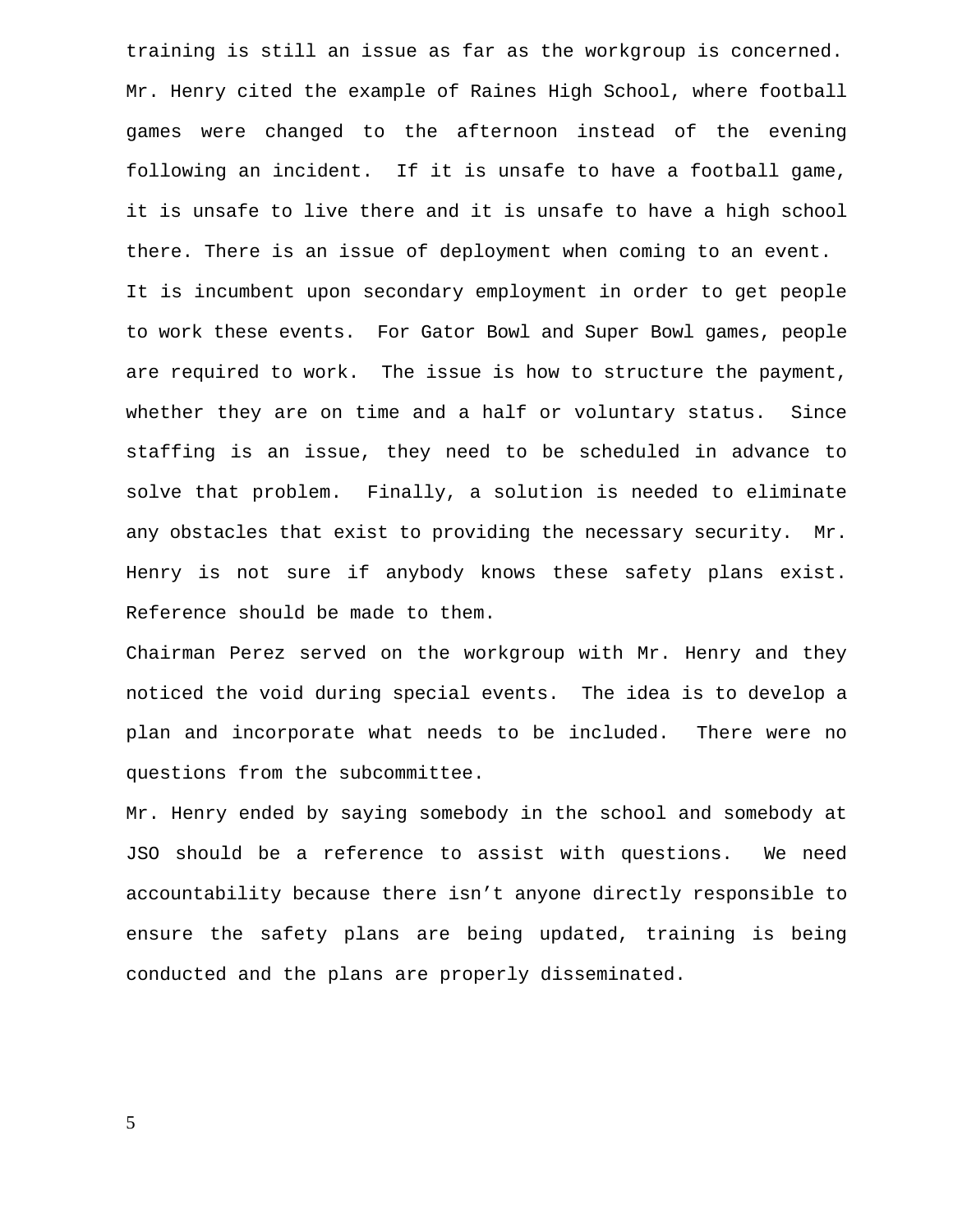## **Getting Guns off the Street Recommendations reported by Jon Phillips on behalf of Bishop Howard, Chair**

Mr. Phillips stated the recommendations are not final, but are still under consideration.

## **#1 Increased use of post-incarceration supervision, i.e. probation and community control of convicted felons.**

Chairman Perez asked if this is something that has to be ordered by the court as part of the sentence. Mr. Phillips responded, not necessarily. It would ultimately be the decision of the circuit judge and the State Attorney's Office. However, sex offenders and domestic batterers are required to be on probation. If you are on probation, you are subject to be re-sentenced up to the maximum. There should be an increased number of people subject to this supervision, but there is no funding for police officers to spot check for guns.

Joe Henry asked who would be the accountable person or body for measuring the increase in volume and frequency of spot checks. Mr. Phillips replied the Department of Corrections has been doing this. Over a short period of time, 37 guns have been confiscated, but they do not have the funds to pay staff after hours. There has been some evidence that being on probation deters some

criminal activity. Melissa Nelson said this is a good idea. The problem would be the resources, but you will have a staggered release schedule. Perhaps the Department of Corrections could create some sort of incentive program based on additional work. Mr. Phillips said it would require the State Attorney's Office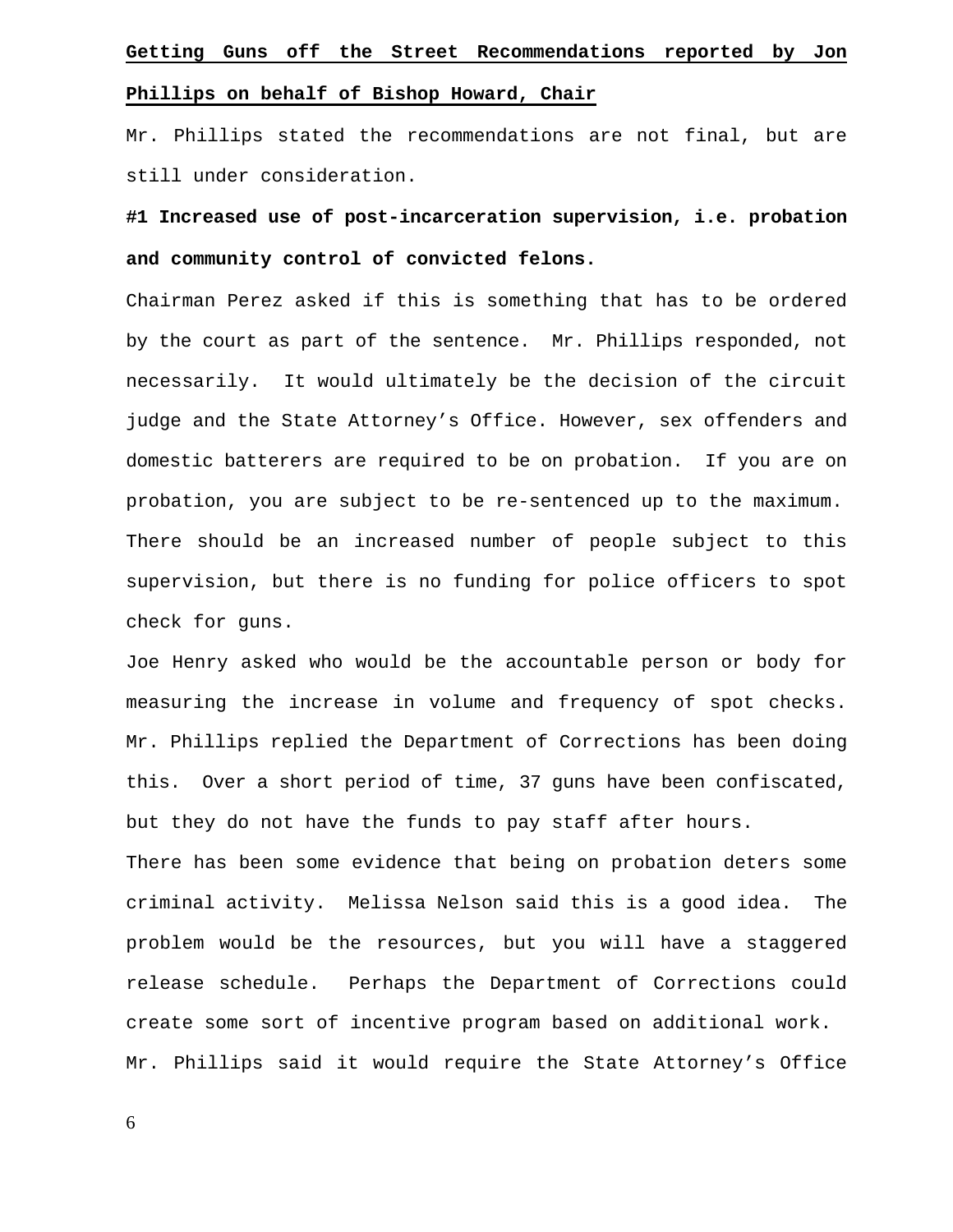(SAO) to adopt this as a policy and get buy-in by all of the circuit judges. At this point, we would have to begin with a voluntary policy change from both the SAO and the judicial. There is a lower recidivism rate with people who successfully complete two years of probation.

Mr. Perez said we should consider focusing on the buy-in from the judges and the SAO in identifying potentially violent criminals. Melissa Nelson said an important prong in making this work is making sure the judiciary buys in since the case count is a concern of the judges already. The bench as a whole has to agree. Ed Hearle said if this emerging recommendation is publicized before it is made, he wonders if contact should be made to the judiciary under the Sunshine Law.

Joe Stelma said we have to consider resources and cuts in the budget. The Duval Delegation should be included in the process. Jon Phillips stated **lobbying for increased resources is addressed**  in recommendation #4. The responsibility of the State government is to keep law and order. If they don't fund it successfully, it won't work.

**Recommendation #2 concerning prosecution and sentencing** is not ready for discussion at this point because not all of the research is complete. He expects to have it done by Monday, March 17, 2008.

**Recommendation #5 increasing the penalty for possession of a firearm by a convicted felon –** the subcommittee is aware that City Council is already looking into this.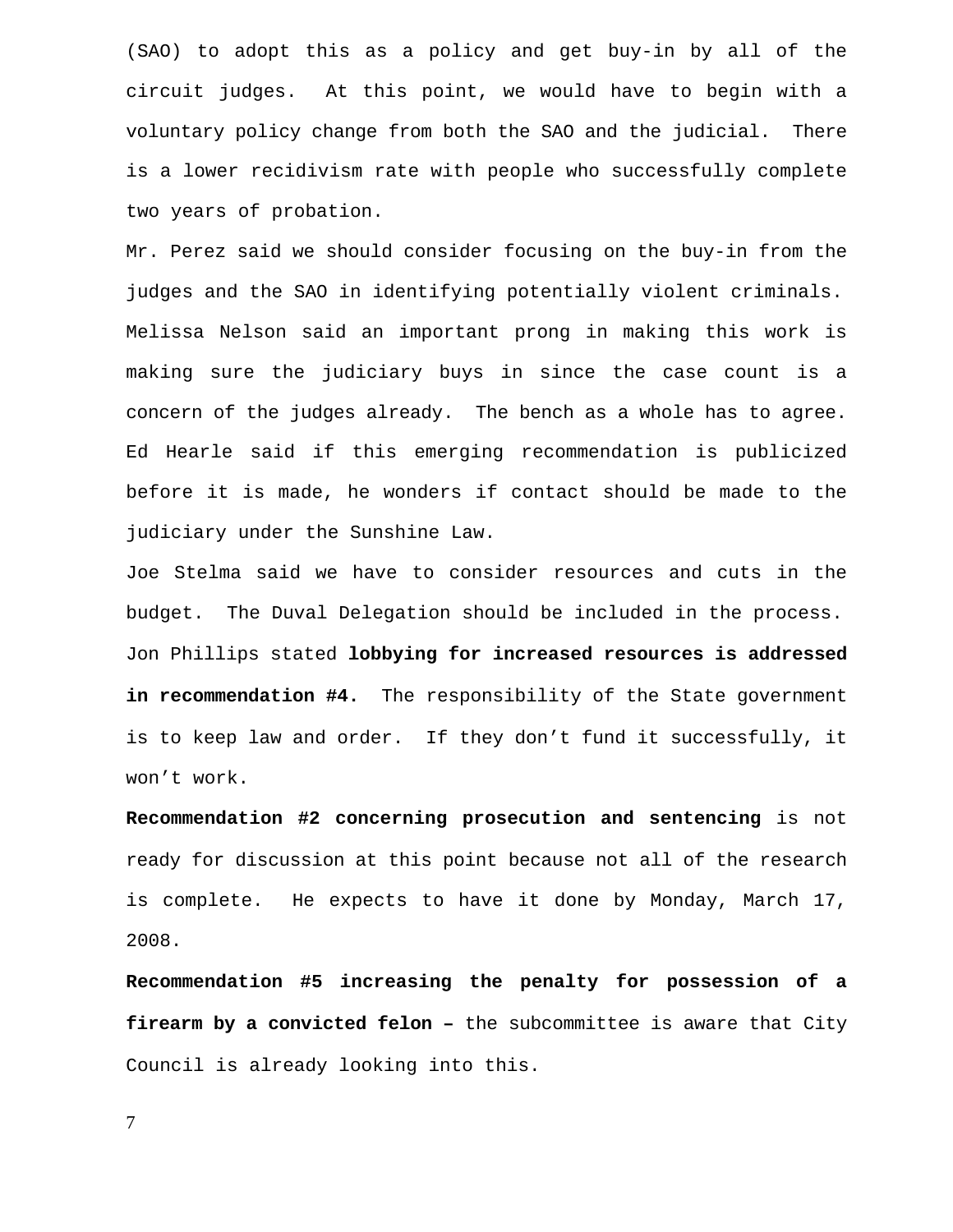**Recommendation #6 recommends the purchase of the Shotspotter system.** This could be used in conjunction with surveillance cameras. The police would know about gunshots before anybody calls it in.

**Recommendation #7 lobbying for changes in Chapter 790 of the Florida Statues** is still under discussion. We are looking at certain regulations that could be passed as ordinances.

**Recommendation #8 Stop and Frisk Policy** – there is an ordinance proposing something along that line.

**Recommendation #9 Bonds –** still under discussion.

Chairman Perez called for any questions regarding these recommendations. John Jolly said in terms of effective prosecution and sentencing, we looked at Operation Safe Streets and its success. Is this a different initiative or along the same lines? Mr. Phillips stated the research isn't complete. In the recent past, there are some things the SAO has done that are good ideas. The judge has the prerogative to lower the sentence and after reviewing random closed files from 2005, Mr. Phillips sees this is happening. John Jolly asked Mr. Phillips if in his review of closed file cases, did he notice any patterns of the Operation Safe Streets individuals (those committing a large amount of crimes and having been through the system) being transferred to county court? Mr. Phillips did not see that anyone was targeted except those arrested for serious crimes, but he hasn't looked at enough files yet.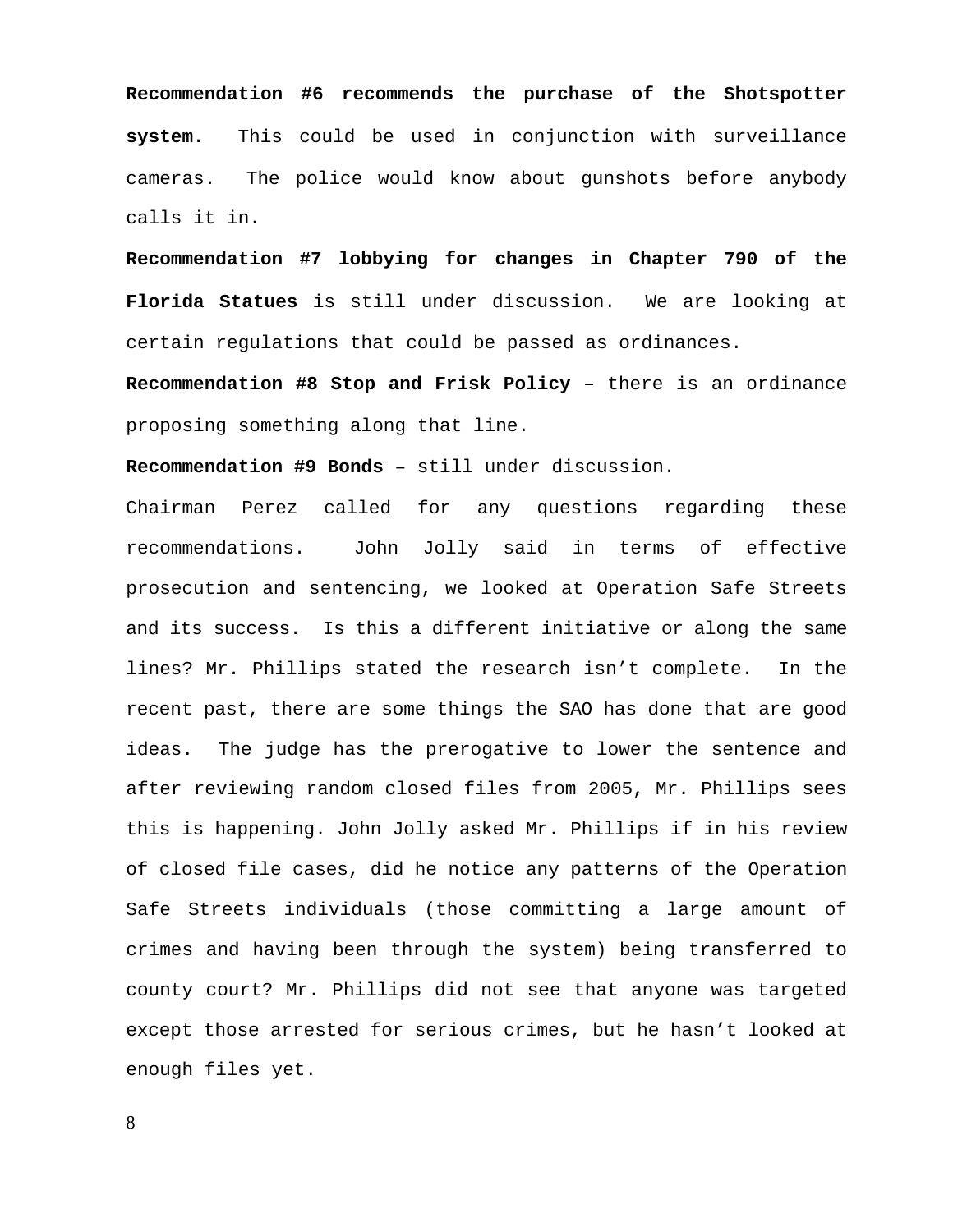In summary of these recommendations, Chairman Perez said they should entertain Ed Hearle's comments that some communication is explored and made to the judges with SAO being a part of that discussion regarding recommendation #1, the increased use of postincarceration supervision. This recommendation and #4, lobbying for increased resources should both be referred to the Funding committee.

Recommendation #3 regarding better education/public relations should be referred to the Public Relations committee.

## **Administration of Justice recommendations presented by John Jolly, Chair**

This workgroup focused on three areas:

- 1. High caseloads
- 2. Cooperative efforts with SAO and JSO (resources)
- 3. Non-core functions of SAO and JSO

**Focus area #1 is high caseloads**. Last year, the caseloads ranged from 250-650 while in the 1980s the caseloads were between 100 and 250. The jail population is a problem due to high caseloads. Howard Maltz reported that we are exceeding our rated capacity for the jail population. By reducing this number, we could save millions of dollars being spent on housing the inmates, food, manpower, etc.

The workgroup is recommending that the SAO look at horizontal prosecution (used when there is no victim most of the time) versus vertical prosecution and how other cities prosecute.

Regarding the disposition of cases, the workgroup suggests that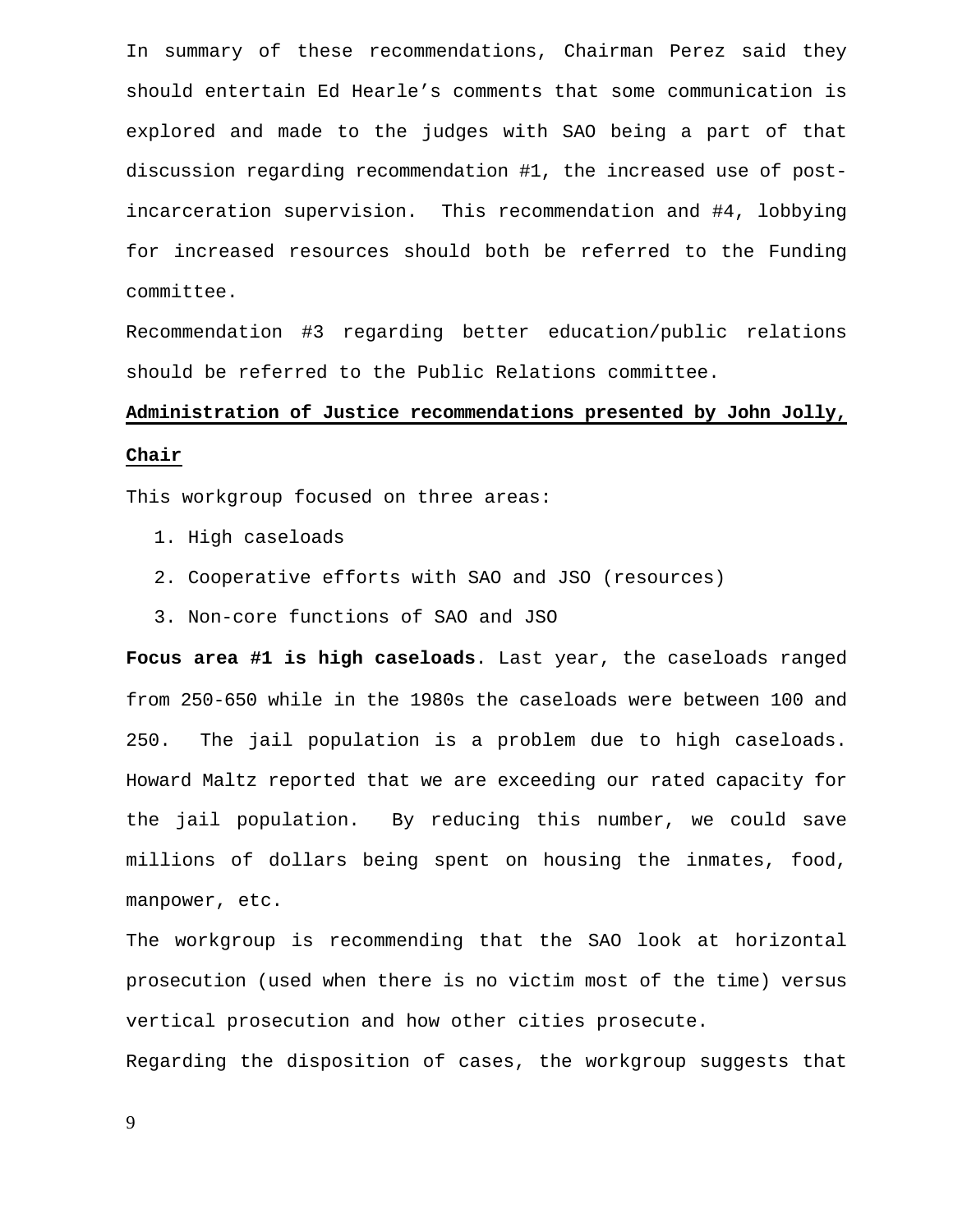the judiciary be encouraged together with SAO to more aggressively push these felony cases through the system and put them on the calendar on a more frequent basis. They could possibly use retired and county court judges in trying these felony cases. Adam Hollingsworth asked if the recommendation is for the judiciary and the prosecutors to change the procedures and are there facts to alert the public that they reacted favorably? Mr. Maltz said one of the recommendations is for transparency in the system through the Web sites, etc. Mr. Maltz suggested the City work with UNF (either IT or Criminal Department) to determine the best way to do this.

The workgroup recommends that the SAO in cooperation with JSO conduct frequent reviews of non-violent cases to better move pretrial detainees through the system. JSO has developed a target list of violent criminals and there are two senior level attorneys devoted to these cases.

**Focus area #2 addresses resources**. A large percentage of convicted felons get sentenced to county jail, which is a drain on current resources. The recommendation is if individuals are sentenced to appreciable sentences, they are sent to State prison. They encourage JSO to continue to monitor the population in the jail for non-violent misdemeanor offenders who will be better served on home detention. There is a definite need to develop additional funding resources.

The workgroup discussed **focus area #3, non-core functions handled between SAO and JSO.** Jay Plotkin, Assistant State Attorney,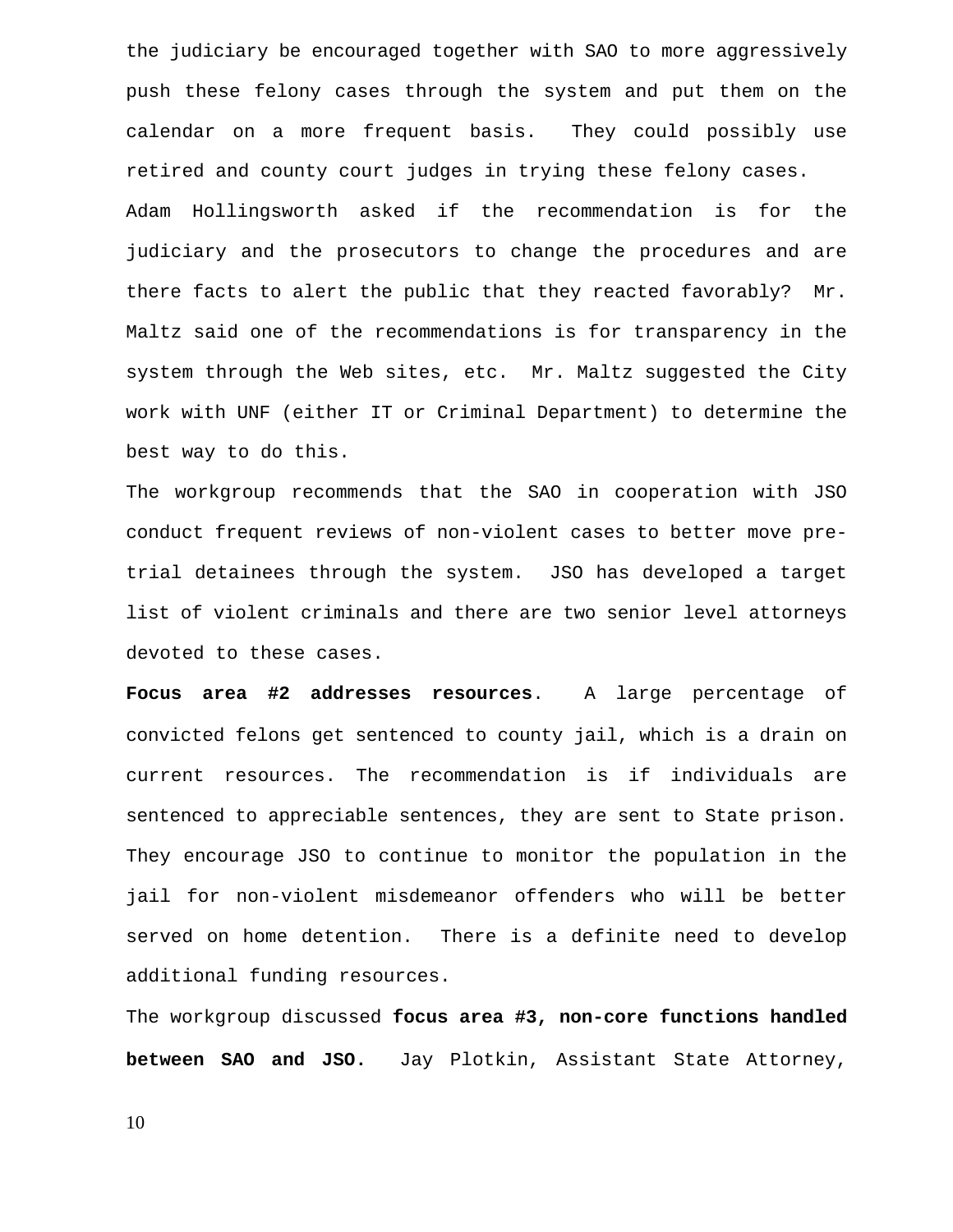detailed the steps they go through to divert cases, but it is a drain on resources and time. There are 13 diversionary programs run by the State Attorney's Office. The workgroup does not recommend they be taken away but an alternative funding source be identified. They suggest the Mayor and City Council review the millage rate as a possible option for revenue.

Paul Perez stated the workgroup also looked at bonds and asked about the recommendation to the judiciary regarding the lowering of bonds for certain offenses. Undersheriff Mackesy stated that Dr. Michael Hallett, UNF, will be doing some analysis of bond schedules. Dr. Hallett is seeing a potential cost savings of 10%. The Undersheriff will be meeting with Dr. Hallett next week.

**Police Presence recommendations presented by Lanny Russell, Chair** Mr. Russell reported that the objective data shows there are an inadequate number of sworn officers in the Jacksonville Sheriff's Office. They recognize the benefits of community policing, technology and training. The workgroup will be meeting soon with the stakeholders to reach some conclusion of these issues. Adam Hollingsworth recommended the workgroup pick a date for their next meeting and Monday, March 17, 2008 was agreed upon. The second date is Wednesday, March 19, 2008 to conclude their recommendations.

Undersheriff Mackesy handed out copies of a letter he received from Downtown Vision, Inc. sent after their presentation to the subcommittee.

11 Chairman Perez called for a motion and a second to approve the minutes of the February 28, 2008 meeting, which was unanimous.